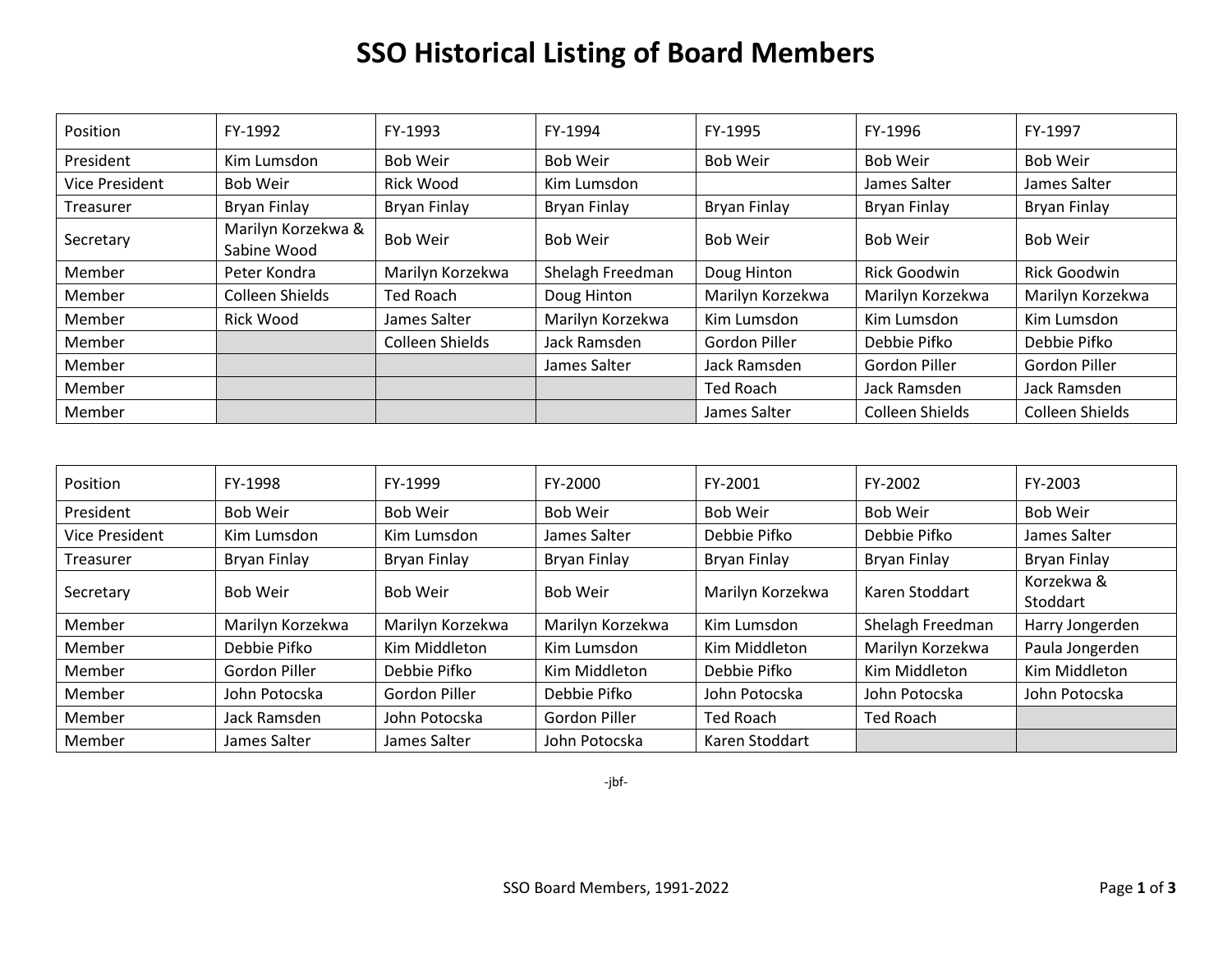## **SSO Historical Listing of Board Members**

| Position              | FY-2004            | FY-2005            | FY-2006            | FY-2007            | FY-2008                | FY-2009            |
|-----------------------|--------------------|--------------------|--------------------|--------------------|------------------------|--------------------|
| President             | <b>Bob Weir</b>    | <b>Greg Taylor</b> | <b>Greg Taylor</b> | <b>Greg Taylor</b> | <b>Greg Taylor</b>     | <b>Greg Taylor</b> |
| <b>Vice President</b> | John Potocska      | John Potocska      | John Potocska      | John Potocska      | John Potocska          | John Potocska      |
| Treasurer             | Bryan Finlay       | Bryan Finlay       | Bryan Finlay       | Bryan Finlay       | Bryan Finlay           | Bryan Finlay       |
| Secretary             | <b>Bob Weir</b>    | Marilyn Korzekwa   | Marilyn Korzekwa   | Marilyn Korzekwa   | Marilyn Korzekwa       | Marilyn Korzekwa   |
| Member                | Marilyn Korzekwa   | Kim Middleton      | Colleen Shields    | Colleen Shields    | <b>Colleen Shields</b> | Colleen Shields    |
| Member                | Karen Stoddart     | Colleen Shields    | Karen Stoddart     | Karen Stoddart     | Karen Stoddart         | Karen Stoddart     |
| Member                | <b>Greg Taylor</b> | Karen Stoddart     | <b>Bob Weir</b>    | <b>Bob Weir</b>    |                        |                    |
| Member                |                    | Christine Taylor   |                    |                    |                        |                    |
| Member                |                    | Bob Weir           |                    |                    |                        |                    |

| Position       | FY-2010            | FY-2011            | FY-2012             | FY-2013            | FY-2014            | FY-2015            |
|----------------|--------------------|--------------------|---------------------|--------------------|--------------------|--------------------|
| President      | <b>Greg Taylor</b> | <b>Greg Taylor</b> | <b>Greg Taylor</b>  | <b>Greg Taylor</b> | <b>Greg Taylor</b> | <b>Greg Taylor</b> |
| Vice President | John Potocska      | John Potocska      | Marilyn Korzekwa    | Marilyn Korzekwa   | Marilyn Korzekwa   | Marilyn Korzekwa   |
| Treasurer      | Bryan Finlay       | Bryan Finlay       | Bryan Finlay        | Bryan Finlay       | Bryan Finlay       | Bryan Finlay       |
| Secretary      | Marilyn Korzekwa   | Marilyn Korzekwa   | Debbie Bang         | Karen Stoddart     | Marilyn Korzekwa   | Marilyn Korzekwa   |
| Member         | Colleen Shields    | Debbie Bang        | Christine Arsenault | John Potocska      | Karen Stoddart     | Colleen Shields    |
| Member         | Karen Stoddart     | Shaun Chisholm     | Shaun Chisholm      |                    | John Potocska      | Karen Stoddart     |
| Member         |                    | Colleen Shields    | Colleen Shields     |                    |                    |                    |
| Member         |                    | Karen Stoddart     | Karen Stoddart      |                    |                    |                    |
| Member         |                    | Miguel Vadillo     | John Potocska       |                    |                    |                    |

-jbf-